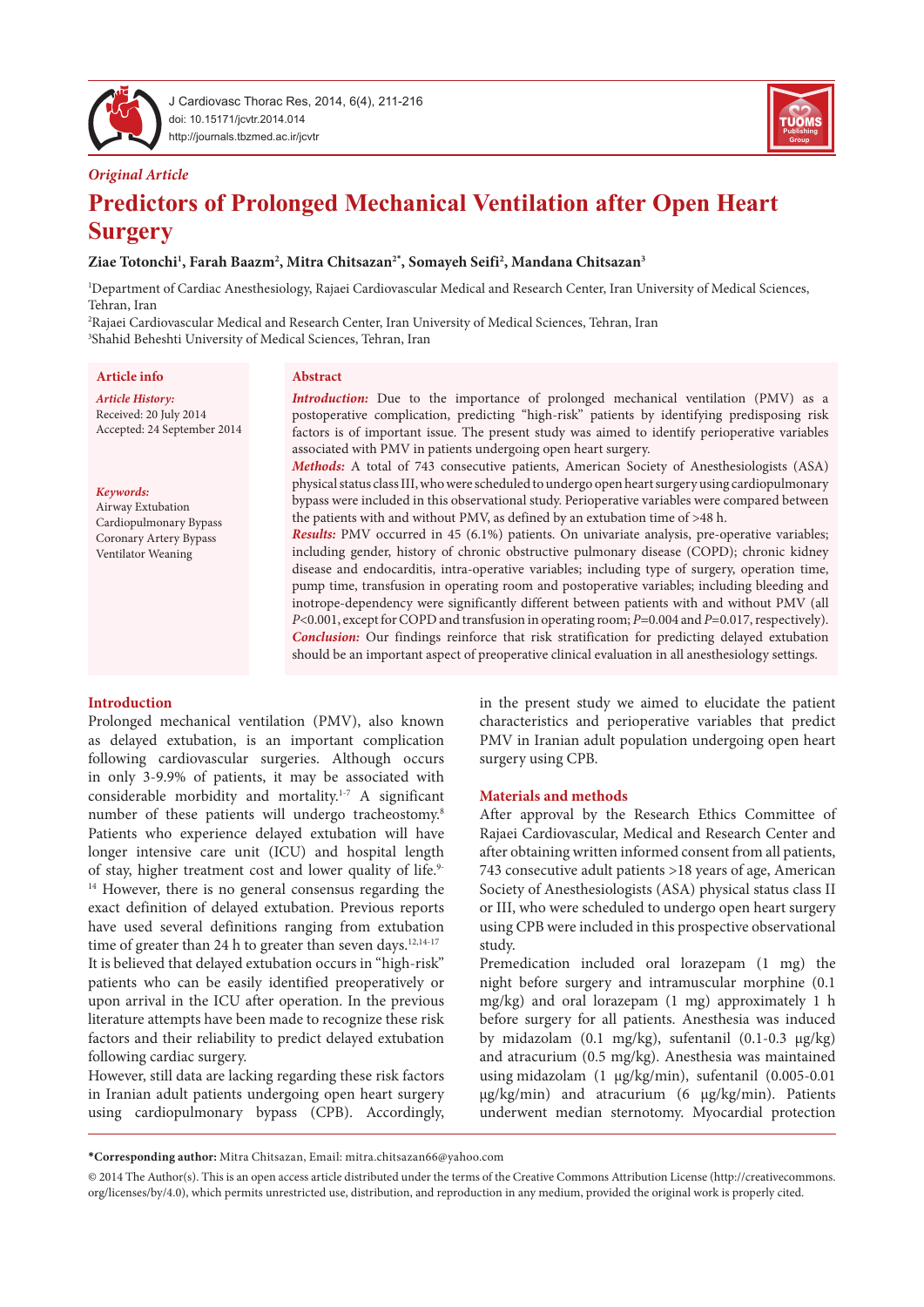was achieved with cold potassium-rich ringer solution as the cardioplegic agent. All patients underwent standard bypass with oxygenation and moderate hypothermia. Patients were actively rewarmed to 38 °C before removal of the aortic cross-clamp and weaning from CPB.

Preoperative, intraoperative and postoperative variables were collected. Preoperative collected variables included age; sex; body mass index (BMI); left ventricular ejection fraction (LVEF); hemoglobin level; any medical history of hypertension, diabetes, chronic obstructive pulmonary disease, hypothyroidism, chronic renal failure, and endocarditis; previous use of corticosteroids; history of smoking and opioid addiction. Type of surgery [valvular versus coronary artery bypass grafting (CABG)] and timing of the surgery (emergency versus elective) were also determined.

Intraoperative variables included duration of surgery and CPB and the need to blood transfusion in the operating room. Bleeding during the first 24 h after surgery and the dependency to inotropes (including epinephrine, dobutamine or dopamine) after surgery were the collected postoperative variable. Prolonged mechanical ventilation, defined as extubation time of >48 h, was considered the outcome variable.

Bleeding was defined as either transfusion of ≥5 U whole blood or packed red blood cells within a 48-hour period or reoperation after closure of sternotomy for the purpose of controlling bleeding [also known as Bleeding Academic Research Consortium (BARC) type 4 (CABG-related) bleeding].<sup>18</sup>

Chronic kidney disease was defined as a glomerular filtration rate (GFR) <60 mL/min/1.73 m<sup>2</sup> for 3 months or more, according to the recommendations by Kidney Disease Quality Outcome Initiative (K/DOQI).<sup>19</sup> Hypothyroidism was defined as a thyrotropin (TSH) level of >4.5 mIU/L and/or current levothyroxine therapy. Patients were found to have chronic obstructive pulmonary disease (COPD) if they had clinical evidence of chronic bronchitis, emphysema or small airway disease confirmed by spirometry.

According to the guideline by the [Canadian](http://www.ncbi.nlm.nih.gov/pubmed?term=Canadian Critical Care Clinical Practice Guidelines Committee%5BCorporate Author%5D) Critical Care Clinical Practice Guidelines [Committee](http://www.ncbi.nlm.nih.gov/pubmed?term=Canadian Critical Care Clinical Practice Guidelines Committee%5BCorporate Author%5D)<sup>20</sup>, adequate nutritional support was applied both pre- and post-operatively to provide sufficient macro- and/or micronutrient supply for all patients.

Stress ulcer prophylaxis was achieved in all patients by intravenous H2 receptor antagonists or proton pump inhibitors during the operation and ICU stay. Chest physiotherapy was prescribed routinely as soon as possible for all patients post-operatively, even for those who were still mechanically ventilated. Mucolytic agents were used in patients with abnormal or viscid bronchial secretions, at the discretion of the attending pulmonologist. Delirium, if occurred, was treated with adequate doses of benzodiazepines and/or haloperidol.

#### *Statistical analysis*

All analyses were conducted by Statistical Package

for Social Sciences (SPSS) software, version 19 (SPSS, Chicago, IL). Data are expressed as mean ± SD or numbers and percentages. All data initially were analyzed using the Kolmogorov-Smirnov test to assess for normality. Quantitative variables were compared using the Chisquared test or Fisher's exact test when appropriate. Qualitative variables were compared using the Student's t-test and Mann-Whitney U test for numerical variables. All *P*-values were two-tailed and *P*<0.05 was considered statistically significant.

#### **Results**

Seven hundred and forty three patients, including 497 (66.89%) male and 246 (33.10%) female were enrolled in the study. The mean age of the study population was  $56 \pm$ 14 years. A comprehensive list of preoperative variables is listed in Table 1.

Among all patients, 45 (6.1%) had prolonged mechanical ventilation. Age and BMI were not significantly different between patients who extubated before and after 48 h post-operation (*P*=0.610 and 0.675, respectively). However, PMV was more prevalent among female patients (*P*<0.001). Significant differences in the prevalence of hypertension, COPD, chronic kidney disease and history of endocarditis were seen between the two groups of patients who extubated either before or after 48 h (*P*<0.001, 0.004, <0.001 and <0.001, respectively). No significant differences were also observed in the low-LVEF (<30%) and low-hemoglobin level (<10 mg/dl) between the two groups (*P*=0.561 and 0.656, respectively). According to the timing of the surgery, although the majority of patients with PMV have been undergone cardiac surgery emergently but this value did not reach statistically significant level (*P*=0.638).

Moreover, significant differences were found between the two groups with respect to the type of surgery and durations of surgery and CPB (all *P*<0.001) (Table 2). Patients who underwent blood transfusion in the operating room were more probable to have delayed extubation time as compared to those patients without transfusion (*P=* 0.017). Prevalence of bleeding during the first 24 h after operation and dependency to inotropes after surgery were also significantly higher in patients with delayed extubation (both *P*< 0.001) (Table 2).

#### **Discussion**

Early weaning of patients from mechanical ventilation after cardiac surgery enhances the cardiopulmonary function and early ambulation, reduces the length of ICU and/or hospital stay, and causes an improvement in the intrapulmonary shunt fraction after extubation.<sup>21</sup>

Although the predictors of delayed extubation cannot be defined easily, the ability to identify high-risk patients and pre- and perioperative risk factors may help to develop surgical and medical modifications which will allow earlier extubation.

There has been a great deal of interest concerning predictive indicators of delayed extubation in patients undergoing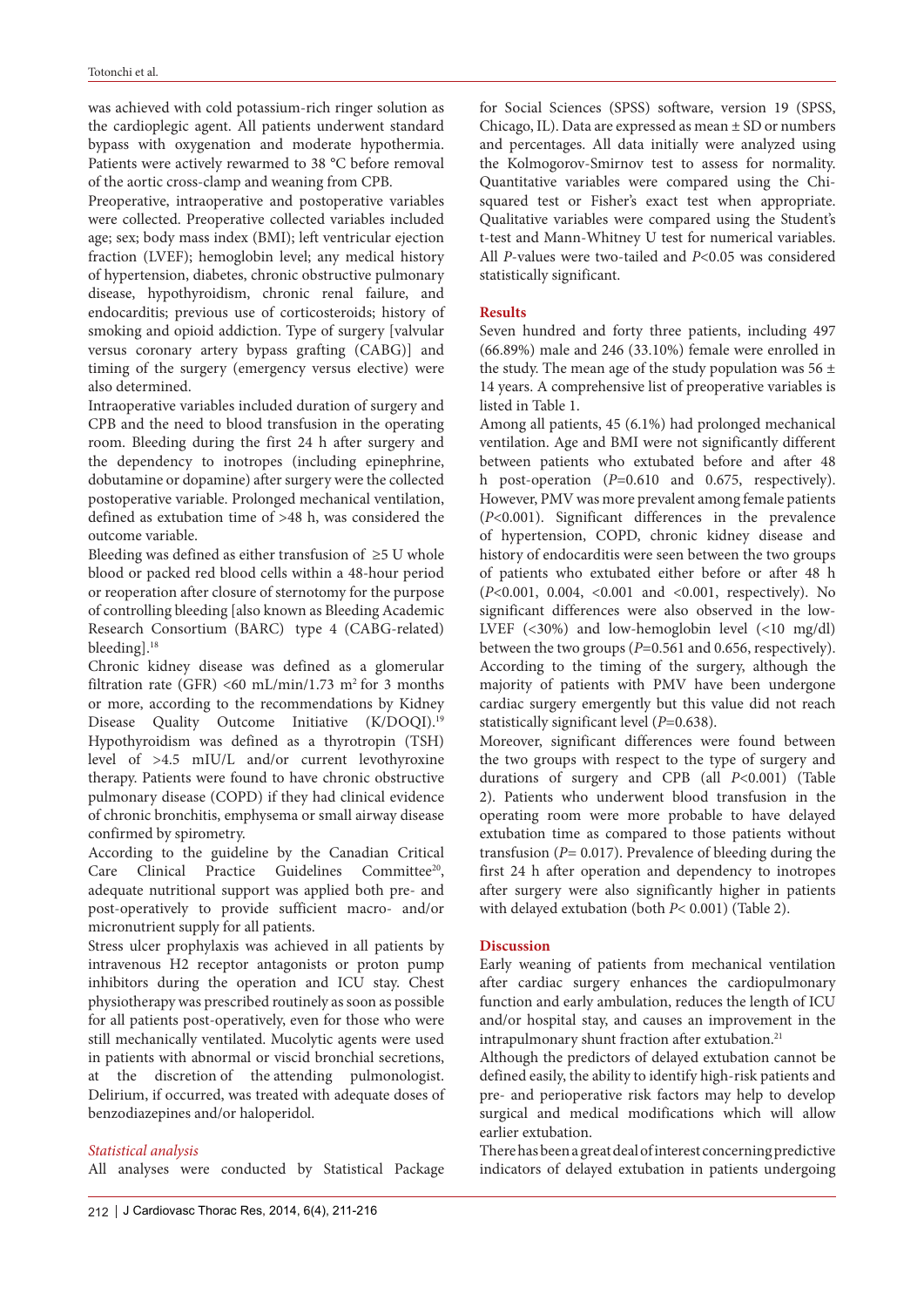|  |  |  |  |  |  |  | Table 1. Results of the univariate analysis of preoperative factors in the early and delayed extubation groups |  |
|--|--|--|--|--|--|--|----------------------------------------------------------------------------------------------------------------|--|
|--|--|--|--|--|--|--|----------------------------------------------------------------------------------------------------------------|--|

| Variable                       | Early extubation<br>$(n=698)$ | Delayed extubation*<br>$(n=45)$ | P-value |
|--------------------------------|-------------------------------|---------------------------------|---------|
| Sex (M/F)                      | 479 (69)/219 (31)             | 18 (40)/27 (60)                 | < 0.001 |
| Age (yr)                       | 56±14                         | $56 + 13$                       | 0.610   |
| BMI (kg/m <sup>2)</sup>        | 25±4.59                       | 25±4.17                         | 0.675   |
| Hypertension                   | 263 (38)                      | 29 (64)                         | < 0.001 |
| <b>Diabetes</b>                | 216 (31)                      | 11 (24)                         | 0.359   |
| COPD                           | 28(4)                         | 6(13)                           | 0.004   |
| Hypothyroidism                 | 49 (7)                        | 3(7)                            | 0.928   |
| Chronic kidney disease         | 71 (10)                       | 17 (38)                         | < 0.001 |
| Endocarditis                   | 1(1)                          | 3(7)                            | < 0.001 |
| History of corticosteroids use | 27(4)                         | 2(5)                            | 0.847   |
| Smoking                        | 144 (21)                      | 5(12)                           | 0.122   |
| Opioid use                     | 80 (11)                       | 4(9)                            | 0.597   |
| Timing of surgery              |                               |                                 |         |
| Emergency                      | 63 (9)                        | 5(11)                           | 0.638   |
| Elective                       | 635 (91)                      | 40 (89)                         |         |
| LVEF                           |                               |                                 |         |
| $30%$                          | 133 (19)                      | 7(16)                           | 0.561   |
| $>30\%$                        | 565 (81)                      | 38 (84)                         |         |
| Hb                             |                               |                                 |         |
| $>10$ mg/dl                    | 94 (13)                       | 7(16)                           | 0.656   |
| $<$ 10 mg/dl                   | 604 (87)                      | 38 (84)                         |         |

BMI, body mass index; COPD, chronic obstructive pulmonary disease; Hb, hemoglobin; LVEF, left ventricular ejection fraction \*Extubation of >48 h after surgery

**Table 2.** Results of the univariate analysis of perioperative factors in the early and delayed extubation groups.

| Variable                                            | Early extubation<br>(n=698) | Delayed extubation*<br>$(n=45)$ | P-value |
|-----------------------------------------------------|-----------------------------|---------------------------------|---------|
| Type of surgery                                     |                             |                                 |         |
| CABG                                                | 421 (60)                    | 14(31)                          | < 0.001 |
| Valvular                                            | 173 (25)                    | 24(53)                          |         |
| Others                                              | 104(15)                     | 7(16)                           |         |
| Operation time                                      |                             |                                 |         |
| $<$ 4 $h$                                           | 431 (62)                    | 3(7)                            | < 0.001 |
| >4 h                                                | 267 (38)                    | 42 (93)                         |         |
| Pump time                                           |                             |                                 |         |
| $<$ 60 min                                          | 114 (16)                    | 2(4)                            | < 0.001 |
| 60-120 min                                          | 400 (57)                    | 19 (43)                         |         |
| $>120$ min                                          | 184 (27)                    | 24(53)                          |         |
| Transfusion in OR                                   | 418 (60)                    | 35 (78)                         | 0.017   |
| Bleeding**                                          | 14(2)                       | 31(69)                          | < 0.001 |
| Inotrope dependency<br>$\sim$ $\sim$<br>$\sim$ $ -$ | 146 (21)<br>$ -$            | 33 (73)                         | < 0.001 |

CABG, coronary artery bypass grafting; OR, operating room.

Date are represented as numbers (%).

\*Extubation of >48 h after surgery

\*\*Type 4 or CABG-related BARC bleeding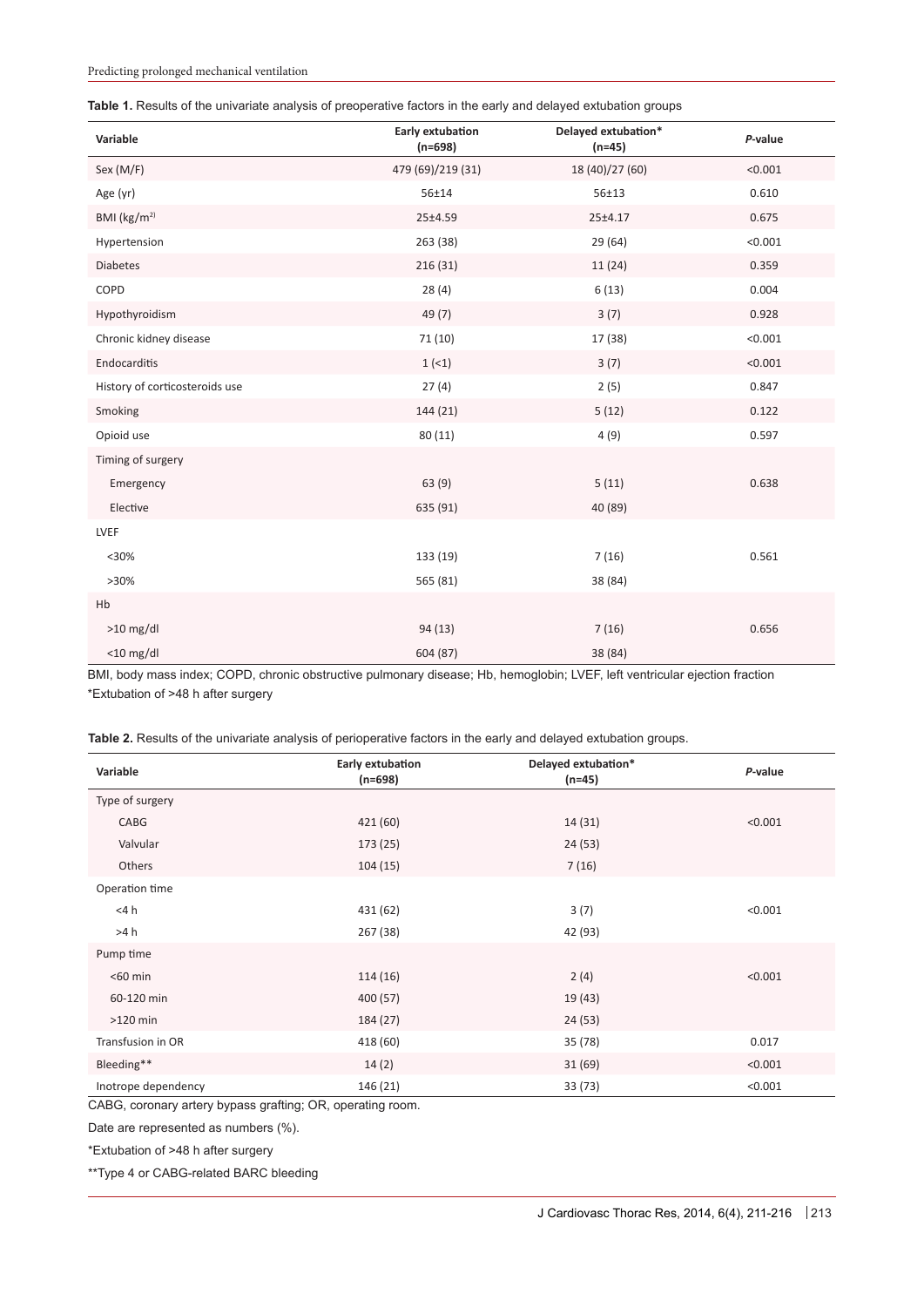cardiac surgeries in the recent decade. Wong et al<sup>22</sup> in a prospective study on 885 patients undergoing CABG showed that advanced age and female gender increase the risk of delayed extubation. They also believed that intra-aortic balloon pump, inotropes, excessive bleeding and atrial arrhythmia also are risk factors of delayed extubation. In another study by London et al<sup>23</sup> involving 304 patients undergoing cardiac surgery, age and inotrope use were found to be risk factors of delayed extubation. However, in their study extubation in ≤10 h was defined as early extubation. Arom et al<sup>1</sup> in a retrospective review of CABG patients, wherein early extubation was defined as <12 h, reported that age, gender, preoperative diuretic use and presence of congestive heart failure or unstable angina were associated with delayed extubation. Cislaghi et al<sup>24</sup> in a cohort study of 3,269 CABG patients demonstrated that redo surgery, longer CPB, intraoperative transfusion of more than 4 units of red blood cell or fresh frozen plasma, and LVEF of less than 30% are independent risk factors of delayed extubation, defined as needing mechanical ventilation longer than 12 h. Saleh et al<sup>25</sup> in a retrospective study on 10,977 patients undergoing CABG showed that NYHA class of higher than II, renal dialysis, age, reduced FEV1, BMI of more than 35  $\text{kg/m}^2$  are associated with increased risk of prolonged mechanical ventilation, with a cut-off point of 72 h for delayed extubation.

Advanced age reflects reduced physiological reserve and presence of co-morbid medical conditions. Contrary to our results, some previous studies have been recognized advanced age as the predictor of delayed extubation.<sup>16,17,26-33</sup> However, our results demonstrated that there is no association between age and the risk of developing delayed extubation. Our results are in consistent with those of previous study by Branca et al<sup>34</sup> which also found no association between BMI and delayed extubation. However, controversies exist in this regard and in some studies low BMI and in the others high BMI have been assumed as the risk factors of PMV.29,35,36

Our results revealed although most patients with the delayed extubation were female, but female gender was not associated with an increased risk of subsequent delayed extubation. This finding supports previous results.<sup>16,26</sup> However, some other observational studies considered female gender as an independent risk factor of delayed extubation.28,32,33 Moreover, in consistent with previous report<sup>33</sup>, we found hypertension as an independent preoperative risk factor of delayed extubation. Similar to previous reports<sup>26,28,30,32,33</sup>, the presence of chronic renal failure could predict the occurrence of PMV in our study population. In parallel with some studies<sup>28,32</sup> and in contrast with others<sup>28,32</sup> we found a significant association between history of COPD and increased risk of prolonged mechanical ventilation. Similar to our study, Spivack et al<sup>27</sup> defined delayed extubation as extubation of >48 h. They found a prevalence of approximately 8% to 9% of delayed extubation among patients undergoing CABG. They reported clinical heart failure as the risk factor of delayed extubation. However, their study demonstrated that none

24 h after surgery may be useful predictor of delayed extubation in patients undergoing open heart surgeries. This result supports previous reports by London et al<sup>23</sup> which showed that postoperative excessive bleeding is an independent risk factor of prolonged mechanical ventilation. Moreover, similar to reports by London et al<sup>23</sup>, we showed that inotrope use during postoperation period is associated with increased risk of delayed extubation. **Study limitations**

of history of COPD, bronchodilator use or spirometric function can be considered as risk factors of prolonged mechanical ventilation. Similar to previous studies<sup>2,6,37</sup>, in the present study no association was seen between history

We also found that neither LVEF of <30% nor hemoglobin concentration of <10 mg/dl can predict developing of delayed extubation. Moreover, Walthall et al<sup>8</sup> believed that in patients with LVEF of less than 20% early extubation can be performed safely. However, in some other studies it has been shown that lower LVEF is associated with longer duration of mechanical ventilation.<sup>11,38-41</sup> Gluck also showed that hemoglobin concentration cannot predict

Although it has been shown that patients with emergent cardiac surgeries have a higher risk of delayed extubation<sup>11,15</sup> we demonstrated that timing of surgery does not affect the risk of prolonged mechanical ventilation. This may be due to the lower prevalence of emergent surgery in our study population (9% versus 91%

In the present study, durations of surgery and CPB were statistically different in patients with early and delayed extubation. In multivariate analysis, in agreement with previous reports<sup>11,42</sup>, we also showed that prolonged duration of surgery and CPB increase the risk of delayed

In the present study we failed to find a predictive role of intraoperative transfusion for developing delayed extubation. However, study by Cislaghi et al<sup>24</sup> revealed a significant association between intraoperative blood

Our results also revealed that bleeding during the first

of hypothyroidism and delayed extubation.

the occurrence of delayed extubation.<sup>21</sup>

transfusion and increased risk of PMV.

of elective surgery).

extubation.

The present study has some limitation which should be critically discussed. The main limitation of our study was its relatively small sample size, which might reduce generalizability of our results. In addition, we did not provid quantitative data regarding the number of units of packed cell transfusion and/or the volume of postoperative mediastinal bleeding. We also did not have sufficient data regarding the severity of hypertension in our patients. Moreover, data of the patients' APACHE II score, which is indicative of the severity of disease in ICU admitted patients, was also lacking

#### **Conclusion**

In summary, our study revealed that the history of hypertension, COPD, chronic kidney disease and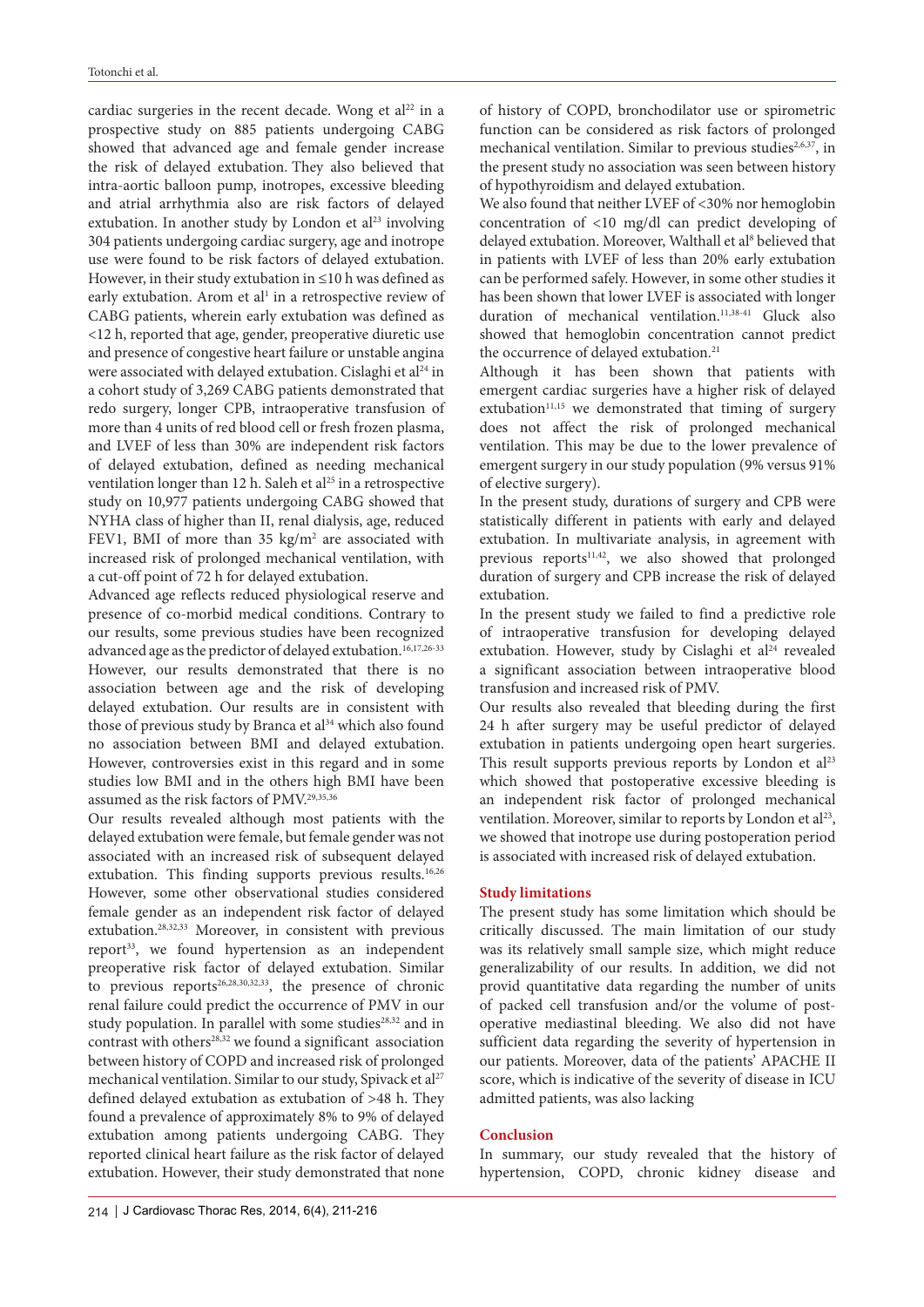previous endocarditis were the preoperative patient characteristics that can predict the occurrence of delayed extubation. Moreover, duration of surgery and CPB, bleeding and inotrope dependency during postoperative period could accurately predict delayed extubation after cardiac surgery. Our findings reinforce that risk stratification for predicting delayed extubation should be an important aspect of preoperative clinical evaluation in all anesthesiology settings.

### **Ethical issues**

The study was approval by the Local Ethics Committee.

### **Competing interests**

Authors declare no conflict of interests in this study.

#### **References**

- 1. Arom KV, Emery RW, Petersen RJ, Schwartz M. Costeffectiveness and predictors of early extubation. **Ann Thorac Surg** 1995; 60: 127-32. Doi: 10.1016/s0003- 4975(95)00356-8
- 2. Walthall H, Robson D, Ray S. Do any preoperative variables have an effect on the timing of tracheal extubation after coronary artery bypass graft surgery? **Heart Lung** 2001; 30: 216-24. Doi: 10.1016/s0003- 4975(95)00356-8
- 3. Ingensoll G, Grippi M. Preoperative pulmonary status and postoperative extubation outcome of patients undergoing elective cardiac surgery. **Heart Lung** 1991; 20: 137-43.
- 4. Bezanson JL, Deaton C, Craver J, Jones E, Guyton RA, Weintraub WS. Predictors and outcome associated with early extubation in older adults undergoing coronary artery bypass surgery. **Am J Crit Care** 2001; 10: 383-90.
- 5. Reyes A, Vega G, Blancas R, Morató B, Moreno JL, Torrecilla C, et al. Early vs Conventional extubation after cardiac surgery with cardiopulmonary bypass. **Chest** 1997; 112: 193-201. Doi: 10.1007/bf01921306
- 6. Konstantakos AK, Lee JH. Optimizing timing of early extubation in coronary artery bypass surgery patients. **Ann Thorac Surg** 2000; 69: 1842-5. Doi: 10.1016/s0003-4975(00)01248-0
- 7. Doering LV, Imperial-Perez F, Monsein S, Esmailian F. Preoperative and postoperative predictors of early and delayed extubation after coronary artery bypass surgery. **Am J Crit Care** 1998; 7: 37-44.
- 8. Walthall H, Ray S, Robson D. Does extubation result in homodynamic instability in patients following coronary artery bypass grafts? **Intensive Crit Care Nurs** 2001; 17:286-93. Doi: 10.1054/iccn.2001.1598
- 9. Butler J, Chong GL, Pillai R, Westaby S, Rocker GM. Early extubation after coronary artery bypass surgery: effects on oxygen flux and homodynamic variables. **J Cardiovasc Surg** 1992; 33: 276-80.
- 10. Matthay M, Weiner-Kronish J. Respiratory management after cardiac surgery. **Chest** 1989; 95: 424-34. Doi: 10.1378/chest.95.2.424
- 11. Reddy SL, Grayson AD, Griffiths EM, Pullan DM, Rashid A. Logistic risk model for prolonged ventilation after adult cardiac surgery. **Ann Thorac Surg** 2007; 84: 528-36. Doi: 10.1016/j.athoracsur.2007.04.002
- 12. Pappalardo F, Franco A, Landoni G, Cardano P, Zangrillo A, Alfieri O. Long-term outcome and quality of life of patients requiring prolonged mechanical ventilation after cardiac surgery. **Eur J Cardiothorac Surg** 2004;25:548-52. Doi: 10.1016/j. ejcts.2003.11.034
- 13. Ascione R, Lloyd CT, Underwood MJ, Lotto AA, Pitsis AA, Angelini GD. Economic outcome of offpump coronary artery bypass surgery: a prospective randomized study. **Ann Thorac Surg** 1999;68:2237- 42. Doi: 10.1016/s0003-4975(99)01123-6
- 14. Rajakaruna C, Rogers CA, Angelini GD, Ascione R. Risk factors for and economic implications of prolonged ventilation after cardiac surgery. **J Thorac Cardiovasc Surg** 2005;130:1270-7. Doi: 10.1016/j. jtcvs.2005.06.050
- 15. Branca P, McGaw P, Light R. Factors associated with prolonged mechanical ventilation following coronary artery bypass surgery. **Chest** 2001; 119: 537-46. Doi: 10.1378/chest.119.2.537
- 16. Serrano N, García C, Villegas J, Huidobro S, Henry CC, Santacreu R, et al. Prolonged intubation rates after coronary artery bypass surgery and ICU risk stratification score. **Chest** 2005; 128:595-601. Doi: 10.1378/chest.128.2.595
- 17. Habib RH, Zacharias A, Engoren M. Determinants of prolonged mechanical ventilation after coronary artery bypass grafting. **Ann Thorac Surg**  1996;62:1164–71. Doi: 10.1016/0003-4975(96)00565- 6
- 18. Mehran R, Rao SV, Bhatt DL, Gibson CM, Caixeta A, Eikelboom J, et al. Standardized bleeding definitions for cardiovascular clinical trials: a consensus report from the Bleeding Academic Research Consortium. **Circulation** 2011;123:2736-47. Doi: 10.1161/ circulationaha.110.009449
- 19. National Kidney Foundation. K/DOQI clinical practice guidelines for chronic kidney disease: evaluation, classification, and stratification. **Am J Kidney Dis** 2002; 39:S1.
- 20. Heyland DK, Dhaliwal R, Drover JW, Gramlich L, Dodek P. Canadian Critical Care Clinical Practice Guidelines Committee. Canadian clinical practice guidelines for nutrition support in mechanically ventilated, critically ill adult patients. **JPEN J Parenter Enteral Nutr** 2003;27:355-73. Doi: 10.1177/0148607103027005355
- 21. Gluck EH. Predicting eventual success or failure to wean in patients receiving long-term mechanical ventilation. **Chest** 1996; 110:1018-24. Doi: 10.1378/ chest.110.4.1018
- 22. Wong DT, Cheng DC, Kustra R, Tibshirani R, Karski J, Carroll-Munro J, et al. Risk factors of delayed extubation, prolonged length of stay in the intensive